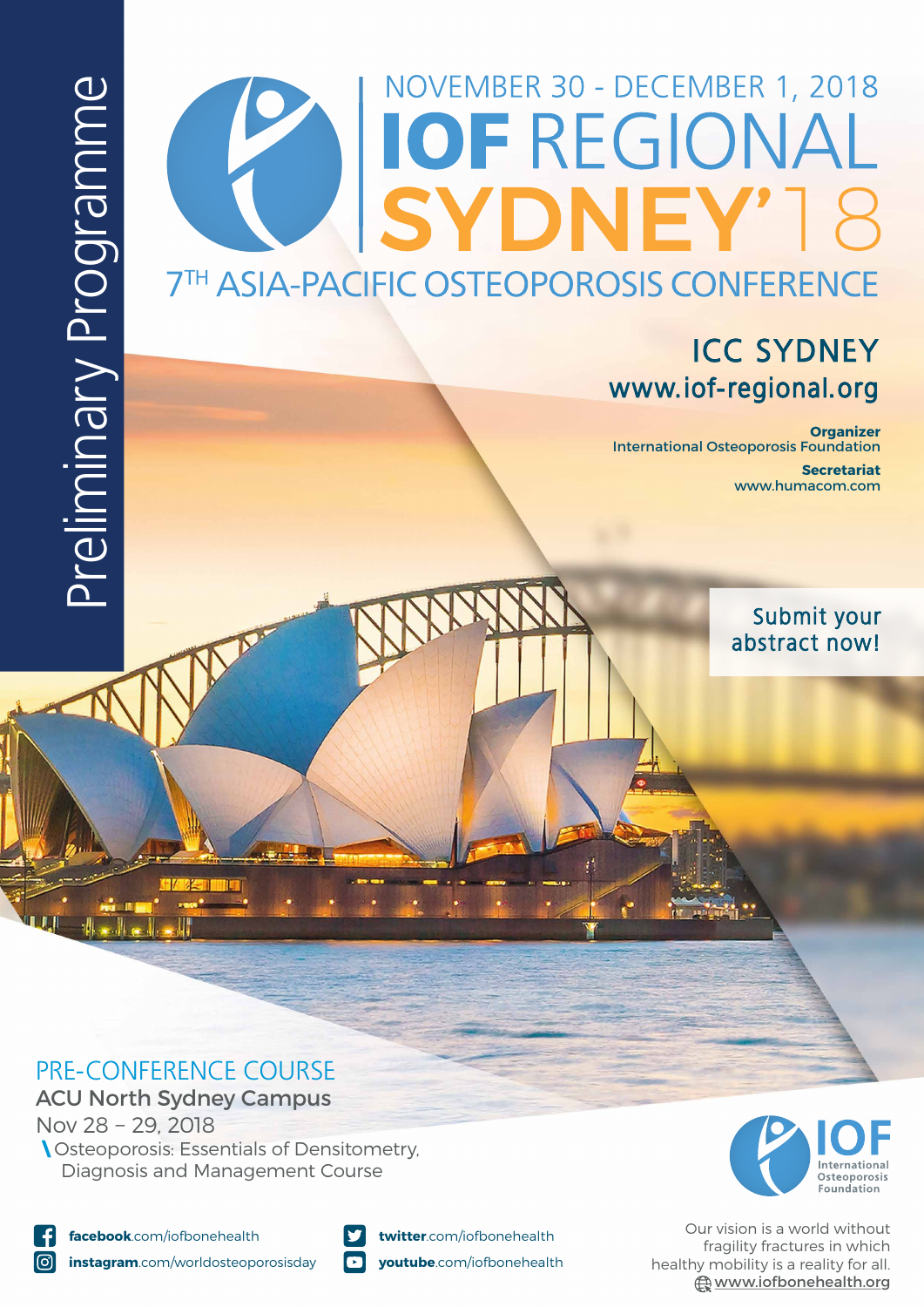# COIOF REGIONAL

7th Asia-Pacific Osteoporosis Conference

Nov. 28 - Dec. 1, 2018 **PIOF** 

#### Information

- 1. The Pre-Conference Courses will take place at the ACU (Australian Catholic University)
- 2. The Pre-Conference Courses can be booked separately or as part of the entire congress registration
- 3. The Opening Ceremony will take place at the ICC Sydney (International Convention Centre Sydney)
- 4. The Opening Ceremony is open to all duly registered delegates
- 5. The Exhibition Area is open on Friday from 08.30 to 18.00 and on Saturday from 08.00 to 17.00



#### Pre-Conference Courses

| $13.30 - 17.10$<br><b>Wed, November 28</b><br>• Welcome and Opening Remarks - N. Pocock<br>13.30 |
|--------------------------------------------------------------------------------------------------|
|                                                                                                  |
|                                                                                                  |
| 13.40<br>• Overview of Osteoporosis - N. Pocock                                                  |
| 14.30<br>• Bone Measurement Device Operating Principles $-$ S. Baldwin                           |
| <b>Coffee Break</b><br>15.20                                                                     |
| • X-Ray Science, Radiation Safety and Quality Assurance $-$ N. Pocock<br>15.40                   |
| • Clinical Evaluation of Bone Health<br>16.20                                                    |
| $08.00 - 17.00$<br>Thu, November 29                                                              |
| • Use of Bone Densitometry for the Diagnosis of Osteoporosis $-$ J. Center<br>08.00              |
| • Fracture Risk Assessment $-$ S. Baldwin<br>08.50                                               |
| 9.40<br>• Monitoring Treatment of Osteoporosis $-$ J. Wark                                       |
| <b>Coffee Break</b><br>10.30                                                                     |
| 10.50<br>• Clinical Management Part 1: Non-Pharmacologic, Estrogen & SERM Treatment              |
| • Clinical Management Part 2: Pharmacological Treatment Continued $-$ J. Center<br>11.40         |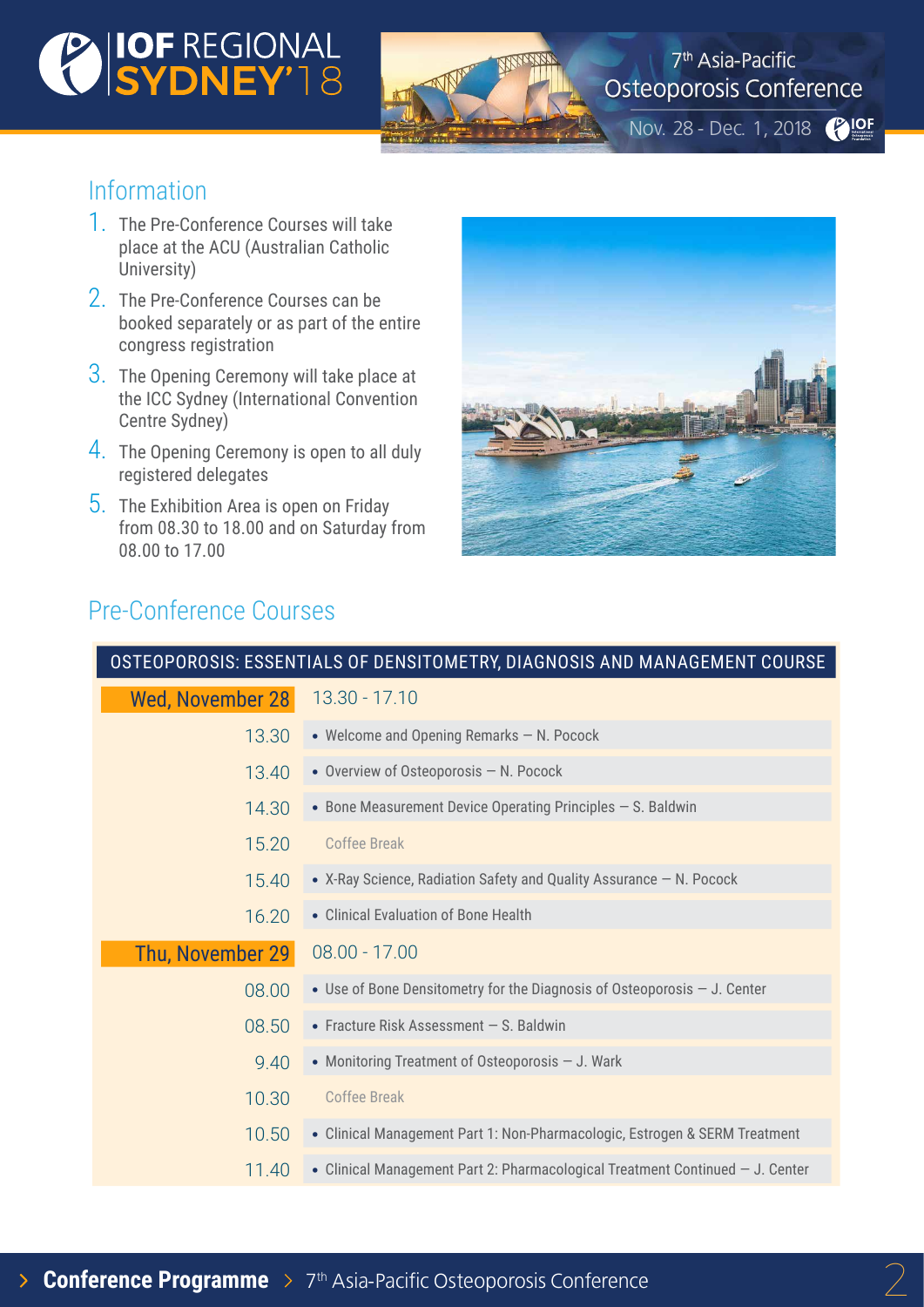# COIOF REGIONAL

7th Asia-Pacific Osteoporosis Conference

Nov. 28 - Dec. 1, 2018 **PIOF** 

| 12.30 | Lunch Break                                                                                   |
|-------|-----------------------------------------------------------------------------------------------|
| 13.30 | • Clinical Management Part 3: Further Pharmacologic Treatment Considerations -<br>M. Chandran |
| 14.20 | • Principles of DXA Scan Interpretation $-$ N. Pocock                                         |
| 15.10 | Coffee Break                                                                                  |
| 15.30 | • Principles of Reporting DXA Scans - M. Chandran                                             |
| 16.20 | • Cases for Discussion $- N$ . Pocock                                                         |
|       |                                                                                               |

| <b>Conference</b> (ICC Sydney) |                                                               |                  |                 |
|--------------------------------|---------------------------------------------------------------|------------------|-----------------|
| Thu, November 29               |                                                               | Fri, November 30 | Sat, December 1 |
|                                |                                                               |                  |                 |
| 17.30                          | <b>OPENING CEREMONY</b>                                       |                  |                 |
|                                | • Welcome - C. Cooper, J. A. Kanis & M. Chandran              |                  |                 |
|                                | • Best clinical papers of $2018 - R$ . Rizzoli                |                  |                 |
|                                | • Inclusion of diversity in science $-$ S. Lee Brennan        |                  |                 |
|                                | $\bullet$ Local CNS lecture $-$ Osteoporosis Australia        |                  |                 |
|                                | • Osteoporosis, global challenge, local impacts $- L$ . March |                  |                 |
| 19.30                          | • Conclusion                                                  |                  |                 |

| <b>Conference</b> (ICC Sydney) |                                                                                      |                  |                 |
|--------------------------------|--------------------------------------------------------------------------------------|------------------|-----------------|
| Thu, November 29               |                                                                                      | Fri, November 30 | Sat, December 1 |
|                                |                                                                                      |                  |                 |
| 08.30                          | <b>EXHIBITION AREA OPEN</b>                                                          |                  |                 |
| 18.00                          |                                                                                      |                  |                 |
| 08.30                          | <b>PLENARY SESSION I</b>                                                             |                  |                 |
|                                | Improving the identification of high risk patients<br>Chair: J. A. Kanis & E. Seeman |                  |                 |
|                                | • Can FRAX be improved $-$ J. A. Kanis                                               |                  |                 |
|                                | • CtF/FLS: what have we achieved $-$ C. Cooper                                       |                  |                 |
|                                | • New imaging modalities $-$ S. Ferrari                                              |                  |                 |
| 10.00                          | <b>POSTER VIEWING AND EXHIBITION</b>                                                 |                  |                 |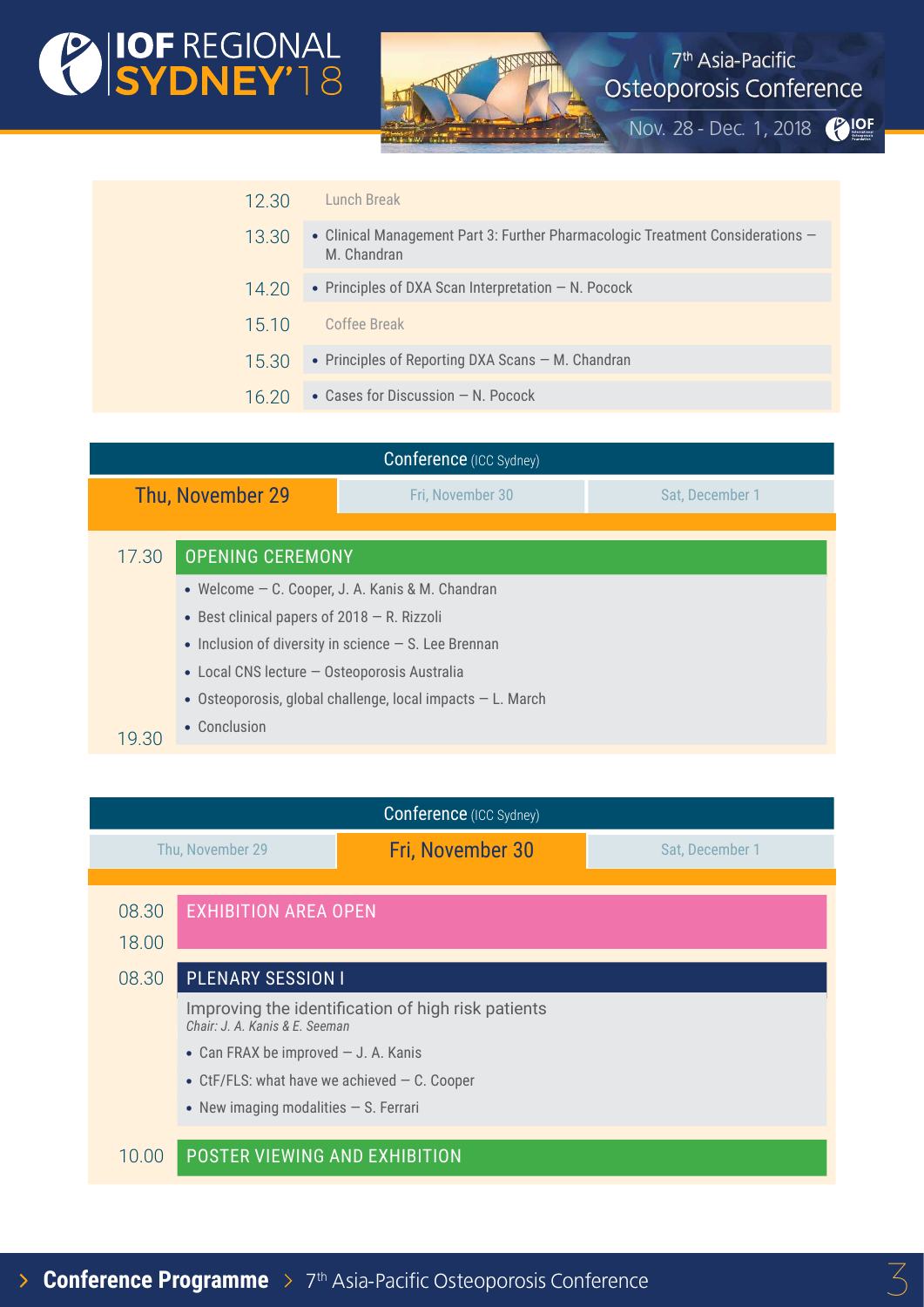## **POIOF REGIONAL**



7th Asia-Pacific Osteoporosis Conference

 $\sqrt{2}$ 

Nov. 28 - Dec. 1, 2018

|       | Thu, November 29                                                                                                                                                    | Fri, November 30                                                                                                                                                                                                                                                                                                                    |                 |
|-------|---------------------------------------------------------------------------------------------------------------------------------------------------------------------|-------------------------------------------------------------------------------------------------------------------------------------------------------------------------------------------------------------------------------------------------------------------------------------------------------------------------------------|-----------------|
|       |                                                                                                                                                                     |                                                                                                                                                                                                                                                                                                                                     | Sat, December 1 |
| 10.00 |                                                                                                                                                                     | INDUSTRY-SPONSORED SATELLITE SYMPOSIUM                                                                                                                                                                                                                                                                                              |                 |
| 11.00 | <b>PLENARY SESSION II</b><br>(IOF-OA session)<br>Chair: C. Cooper (IOF) & G. Liubomirsky (OA)<br>$AFF$ ) – P. Ebeling                                               | Similarities and differences in fracture risk and treatments respone: Asia vs West<br>• BMD and other parameters of bone in Asia vs West Speaker $-$ K. Sanders<br>• FRAX: intervention threshold in Asia vs West $-$ E. Lau<br>• Response to osteoporosis treatment: is it the same in Asian and Caucasian (benefit/risk including |                 |
| 12.30 |                                                                                                                                                                     | INDUSTRY-SPONSORED LUNCH SYMPOSIUM                                                                                                                                                                                                                                                                                                  |                 |
| 13.30 | <b>MEET-THE-EXPERT SESSIONS</b><br>• Vitamin D: which & how much? $-$ A. Mithal                                                                                     | • Recent Fracture: when and how to treat osteoporosis $-$ J.-K. Lee<br>• Chronic renal failure: how to assess and manage bone fragility? $-$ P. Ebeling<br>• Protein intake and supplement in fracture patient $-$ R. Rizzoli                                                                                                       |                 |
| 14.15 | <b>PLENARY SESSION III</b><br>Chair: R. Rizzoli & E. Biver<br>• Introduction $-$ 0. Bruyère<br>• Discussion $-$ J.-Y. Reginster<br>• Conclusion $-$ J.-Y. Reginster | Quality of life in musculoskeletal diseases - ESCEO symposium<br>• Assessment of quality of life in osteoporosis $-$ J.-M. Kaufman<br>• Assessment of quality of life in osteoarthritis $- N$ . Arden<br>• Assessment of quality of life in sarcopenia $-$ F. Buckinx                                                               |                 |
| 15.45 | <b>IOF-APOA JOINT SESSION</b><br>· J. K. Lee<br>• D. Choon<br>• Questions & Answers                                                                                 |                                                                                                                                                                                                                                                                                                                                     |                 |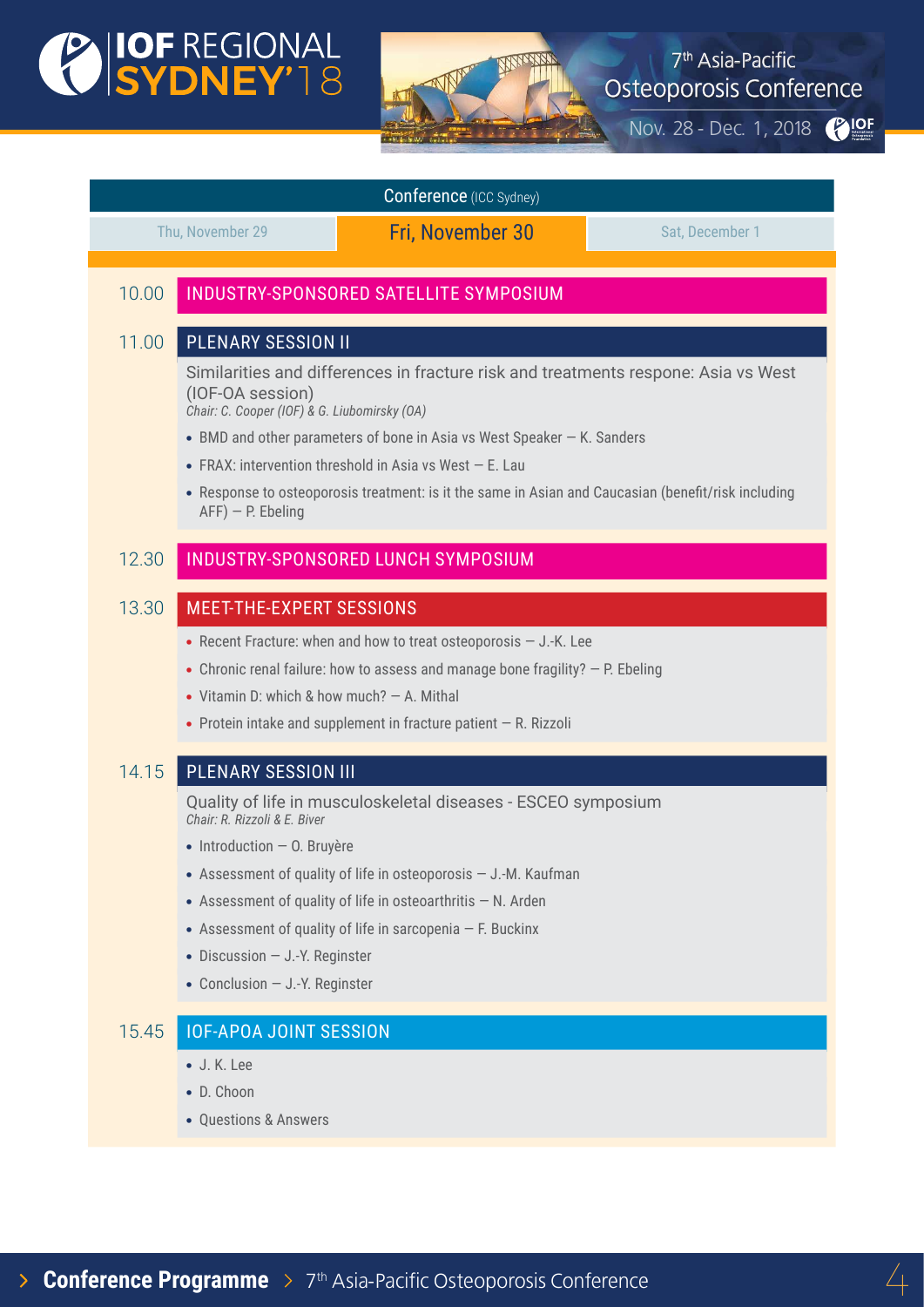## **POIOF REGIONAL**



7th Asia-Pacific Osteoporosis Conference

Nov. 28 - Dec. 1, 2018 **PIOF**